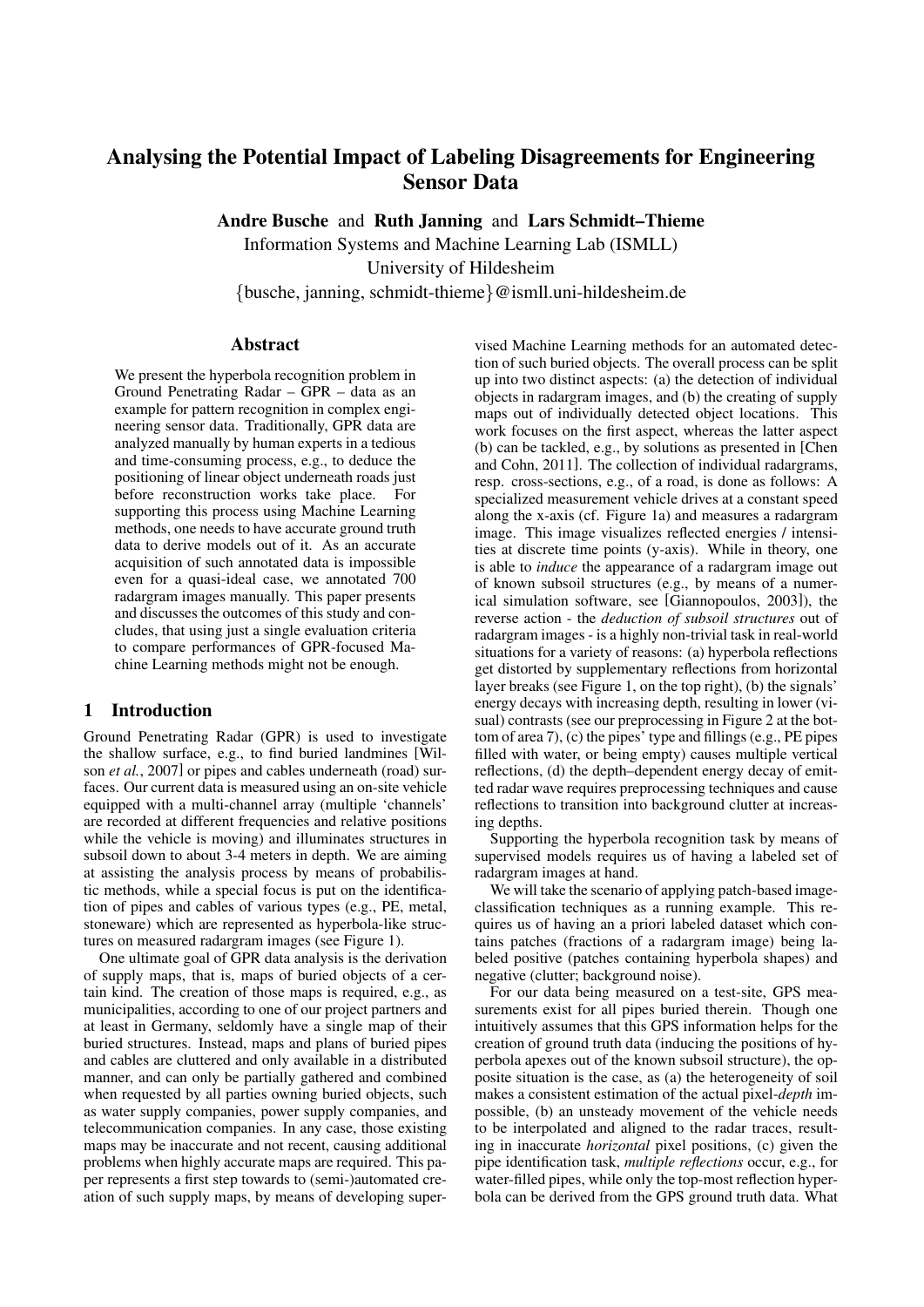

(a) GPR Data Collection (b) Real-world radargram (excerpt) Process

Figure 1: Hyperbolas are caused by steady movement of a radar vehicle across a buried pipe (a). At each horizontal position, an A-Scan (column) is measured, whose stacked visualization results in so-called radargrams, or B-Scans, (b).

immediately follows is an inaccuracy in pixel position in the ground truth data obtained from the given GPS data. This is the aspect we aim to improve by manually altering the apex positions derived from GPS annotations to match visual phenomena in the underlying radargram image. This paper is only concerned with obtaining and analyzing accurate hyperbola annotations at pixel level; the real-world deduction of pipe positions after identifying 'enough' candidate apex positions is not considered and can be achieved, e.g., utilizing methods as given in [Chen and Cohn, 2011]. Instead, this paper analyzes the outcome of these manual

annotation sessions according to the following aspects:

1. Is there a measurable difference between human annotation behavior for GPR data, and if so, can it be related to a certain aspect of the data?

While some reflections are clearly visible in the measured data, other cases (e.g., multiple reflections caused by the material of the pipe) exist, for which it is less intuitive to decide, whether or not those should be annotated. The question is now, to what extend humans agree on the visibility of these visual phenomena.

2. Is it possible to gain an annotation set for complex engineering data which is inter-humanly agreed, or is the quality of annotations subject to personal taste?

If the annotation task can be identified as being related to personal taste, the question arises how the suitability and correctness of automatized methods trained on human tastes should be addressed.

# 2 Related Work

Relevant work is summarized from both the Machine Learning and Psychological perspective, with special emphasis on applications in real-world scenarios and possibilities for automatization, for which the human factor was identified to influence final results on the applicability of a technique.

## 2.1 Machine Learning Techniques for GPR Data Interpretation

The ultimate goal of GPR analysis is the derivation of complete and accurate tomographies based on usually just a small set of radargrams [Simi *et al.*, 2008; Chen and Cohn, 2011]. Before radargram images are fed into an automated algorithm, they are usually preprocessed. This process is usually visually [Pasolli *et al.*, 2009; Busche *et al.*,

2012] or methodologically [Chen and Cohn, 2010; 2011; Janning *et al.*, 2012a] driven.

One out of three different approaches for hyperbola detection in radargram images can be distinguished: (a) Estimation from sparse data [Chen and Cohn, 2010; Janning *et al.*, 2012a], (b) Brute-force methods, e.g., the Hough Transform, [Simi *et al.*, 2008], and (c) Supervised machine-learning, e.g., Neural Networks for patch-based classification, for which training data needs to be carefully collected beforehand (as we do here) [Al–Nuaimy*et al.*, 2000; Birkenfeld, 2010]. Our analysis discussed here influences each of these approaches, as those approaches need to be evaluated against some ground truth knowledge which, as we will show, is not obvious to obtain.

### 2.2 Psychological Aspects covered in this paper

For conducting manual annotation tasks, generally two groups of people can be distinguished: non-specialized humans having weak prior knowledge [Nowak and Rüger, 2010], and domain experts [Mello-Thoms, 2006; McCarley *et al.*, 2004; Volkmer *et al.*, 2005]. Many works were identified for other domains, e.g., videos / keyframes [Volkmer *et al.*, 2005] or texts [Nowak and Rüger, 2010], the one most similar being the one presented in [Klebanov *et al.*, 2008] for the text domain. No such work were identified for partial image annotations in the domain of complex engineering sensor data.

In the image domain, validating and adjusting previously defined and given annotations requires human annotators to establish a best-matching hypothesis, explaining which annotations correspond best to which structure in the raw data [Gregory, 1980]. Making final judgments on the suitability of an interpretation (being ones own or someone else's) is a non-trivial problem [Cavanagh, 2011; Nowak and Rüger, 2010], as mistakes may easily affects human life (e.g., wrong interpretations in medical screening [Mello-Thoms, 2006] or x-ray luggage screening at airports [McCarley *et al.*, 2004]). Multilayer interpretation of image (patches) by means of Neural networks [Sermanet *et al.*, 2009; Birkenfeld, 2010] is well known in the Machine Learning Community, while a thorough survey on their motivation based on the functioning of the brain is presented in [Rolls, 2012].

### 3 GPR Data Analyzer & Annotator

We first need to discuss GPR data preprocessing steps, as those might have an effect on the later visibility of subsoil structures (cf. Figure 2 on the left). The discussion continues with the presentation of our specialized GPR annotation software as shown in Figure 2 on the right which human annotators used to perform the manual annotation task.

### 3.1 Data Preprocessing

A multi-stage filter chain (presented in Figure 2 on the left) was used in the following way: the intensity values were modified to (1) have zero mean at each position (A-Scan) and (2) zero mean at each depth. Intensities are increased in a depth-dependent manner (3) to compensate the wave propagation loss. The characteristic reflection pattern was augmented using a pattern correlation filter (4): A sliding window of fixed length was moved along an A-Scan, calculating a correlation score against the sequence  $(0_4, 1_5, 0_4)$ (the subscript denotes the number of repetitions), resulting in a new intensity value used for the following analy-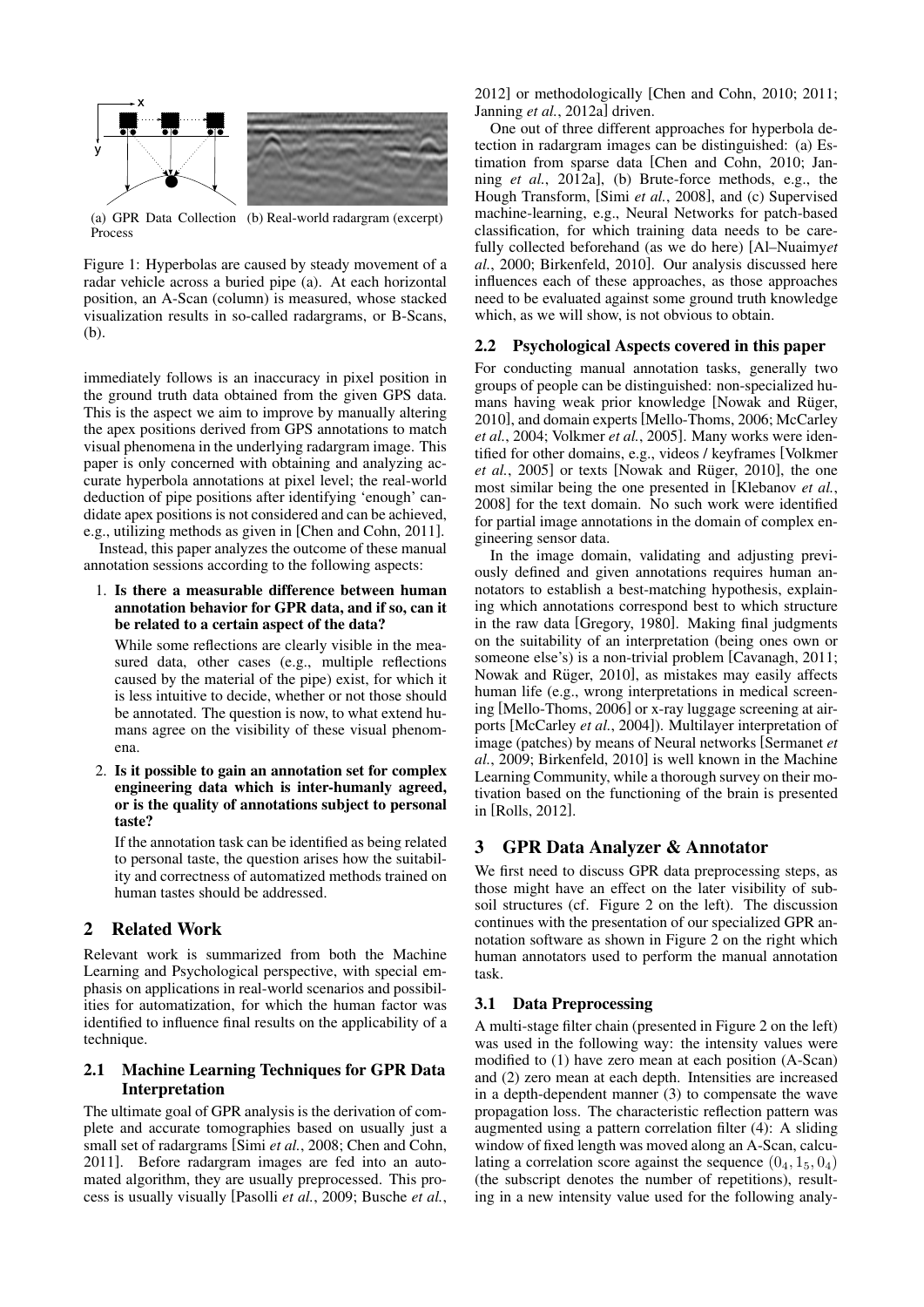



Figure 2: Our GPR Analyzer and Annotator preprocesses data as shown on the left. After preprocessing, a GUI shows basic information on individual pipes / hyperbolas and is used to interactively perform CRUD - Create, Retrieve, Update and Delete - operations for hyperbolas.

sis. Intensity values for an A-Scan are adjusted (5) to have variance 1. Step (6) repeats step (1). Finally, (7) a depthdependent windowed moving average subtraction filter is applied.

All but the pattern correlation filter are non-parametric; the pattern correlation filter corresponds to a rectangular function which approximates the vertical reflection pattern of a pipe [Busche *et al.*, 2012].

### 3.2 Interactive Controls

Given an initial seed annotation set (a list of pixel positions) and constant soil permittivity, our GPR Data Annotator stacks an interactive layer to create, modify and delete hyperbola annotations (yellow / bright on the Figures) on top of a raw radargram visualization panel. On the top pane, it is both possible to adjust the soil permittivity (using a homogeneity assumption; used to adjust the curvature of hyperbola annotations) and to jointly adjust the initial positions of all annotations (since close-by pipes cause distortions which are hard to distinguish). Hyperbola annotations are highlighted based on the mouse position, can be drag-dropped and contain further information (e.g., its type) shown in tabular form at the bottom. Optionally, A-Scans may be visualized (left).

# 4 Manually Annotating GPR Data

The annotation process of 350 radargram images in total was designed while having potential inter-human disagreements in mind. We aimed at having at least two annotation sets per radargram at the end, thus finally resulting in 700 images to be annotated. For the annotation process being repetitive, tedious, and long-lasting (an average of 4 minutes per image results in estimated 46 hours) and thus error-prone, we splitted the process into two phases, also allowing to incorporate feedback after round 1.

### 4.1 Annotation Protocol

The annotation protocol for the human annotators was as follows: Initially, a radargram image along with a seed set of annotations ('annotation set' in the following) obtained by the GPS measurements, were visualized on the user interface. Though an initial inspection of GPS annotation sets showed inaccuracies of up to 15*cm* in both horizontal and depth / vertical image direction (1*cm* does not scale equally on both axes), those GPS seed annotations were shown, because the test site contains many near-by located pipes being represented by interfering and intersecting reflection patterns whose distinction is challenging even for human experts (see the right area in the radargram in Figure 2). The exact location of those near-by pipe apexes was therefore determined by a 'radargram-wise global best visual match' of all hyperbola annotations being present, as some hyperbola reflections were clearly visible (see the center of the radargram therein). After globally adjusting the annotation locations, individual positions of hyperbola annotations were altered.

### 4.2 Round 1

In the first phase, 6 human annotators were annotating 484 radargrams in total, spending 2 days on this task. The group of human annotators was composed of both domain experts (researchers working on the data on a daily basis) as well as semi-professionals (students) working with the data. 142 radargrams were annotated once, while two annotation sets were gained for 171 images. On average, 35 (*±*3) radargrams per channel (1 out of 14 antenna configurations measured by the vehicle per measurement run) were annotated, while each human annotator saw each channel at least once (on average,  $5.9 \pm 3.8$  radargrams / channel). The absolute amount of radargrams per human annotator ranged from 31 to 162.

### 4.3 Qualitative Results for Round 1

Feedback on the quality of annotation sets was gathered using a structured online feedback questionnaire, showing radargrams row-wise either in a comparison-style view for two existing annotation sets, or in a single radargram view, if just one annotation set existed. Three experts acting as human 'judges', two of which were also annotating the radargrams beforehand, the other one being a highly skilled GPR data analyst working at our project partners company, were visually investigating the quality of the annotation sets as follows. When comparing two annotation sets, (a) a vote could be casted, ranking one set over the other. Marking (b) a pair of annotation sets as being 'problematic' examples triggered a discussion with the human annotators before round 2. For all annotation sets, assigning the *incomplete* label to a radargram marked them as being a candidate for re-annotation in phase 2, if at least two votes ranked that set higher than its competitor. A *wrong* label removed the set from further analysis.

The fact, that an annotation set is 'accurate' given its radargram, was inferred if neither an incomplete nor wrong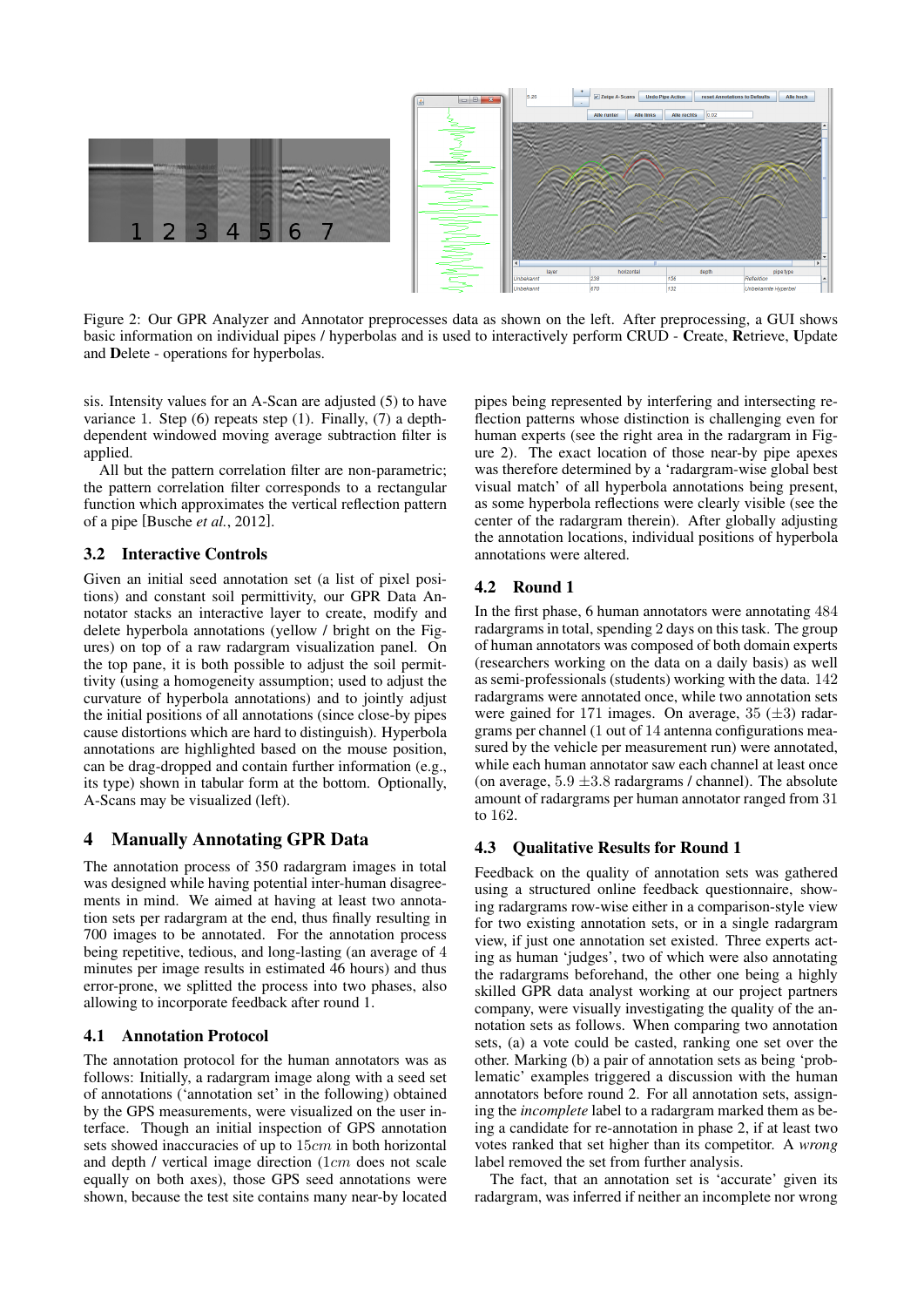| Annotators' quality |     |     |    |
|---------------------|-----|-----|----|
| accurate            | 26  | 16  | 15 |
| incomplete          | 57  | 45  | 37 |
| total annotations   | フフフ | 250 |    |

Table 1: Final counts of annotation sets along with their judgement ('accurate', 'incomplete') obtained for radargram images by three human annotators 1, 2 and 3 after both annotation rounds.

label was assigned by any judge (this held true for 39 annotation sets, representing 8% of all annotation sets). We fed all 113 annotation sets (23%) which were marked as being incomplete but superior over the other into the set of radargram images to be annotated in phase 2.

From this first feedback cycle we got first evidence that obtaining a single, consistent and inter-humanly agreed set of annotated radargrams is much more challenging than previously expected. Therefore, we decided to assign annotation quotas, a fixed amount of radargrams to be annotated, to each human.

### 4.4 Round 2

After further analysis on quality and comparability of the judged results from round 1, we invited only 3 (of all 6) humans to annotate the remaining part, each having a different quota. The set of radargrams contained all remaining and incompletely labeled radargrams from round 1. On average 27 (*±*3*.*2) radargrams per channel were annotated, while each human annotator saw at least 2 images per channel (9 on average, *±*4).

#### 4.5 Feedback and results from Round 2

We used the same feedback mechanism as used in round 1 for gathering feedback from the same judges, while this time only one of them also annotated the radargrams. 31 annotation sets  $(8\%)$  were inferred to be 'accurate', while still 69 annotation sets (18%) are marked as being incomplete, but preferable over the other.

#### 4.6 Result for both Rounds

Taking jointly both annotation rounds for just the three annotators from round 2 into account, we finally ended up with the counts of annotation sets per human annotator as shown in Table 1. As an example, annotator 3 labeled 229 radargram images in total, for which 15 (6*.*5%) images were judged accurate, 37 (16*.*2%) were judged incomplete.

The peak of accurate annotations of annotator 1 is in line with Gregory's [Gregory, 1980] hypothesis who argues that prior experience strongly influences the perception and, in direct consequence, the quality of annotations (annotator 1 is more familiar with diverse sets of radargram images than annotators 2 and 3).

# 5 Analyzing and Discussing Human Annotation Behavior

To answer our questions stated in the beginning, we will now have a closer look at the results of the visual judgments with respect to its potential later automatization. The following error types are qualitatively introduced after having investigated both, all obtained annotation sets, and prior GPS annotations, and shall guide both our current analysis and future ideas and developments while developing algorithms for automatic GPR image data interpretation.



(d) Type C (e) Type A (f) Type C

Figure 3: Analysis of humans' annotation behavior and qualitative categorization to the proposed error types.

- 1. Type A Errors are defined as being *non-annotated hyperbolas* in radargram images. Their counter phenomena, annotated hyperbolas without visual evidence, also falls in this category.
- 2. Type B Errors denote annotated hyperbolas having a *locational apex error* of a few pixels compared to the underlying radargram image.
- 3. Type C Errors correspond to a *wrongly assigned curvature* (estimated soil permittivity) information.

Most related work refers to Type A errors by measuring accuracy [Wilson *et al.*, 2007; Chen and Cohn, 2010], while Type B errors relate to RMSE – Root Mean Squared Error – scores on the apex positions (for which a prior matching of identified apex positions to the existing ground truth data is required) [Janning *et al.*, 2012a; Pasolli *et al.*, 2009; Janning *et al.*, 2012b]. Type C errors correspond to soil permittivity estimation [Simi *et al.*, 2008]. We presented a viable solution for its estimation once the apex is found [Busche *et al.*, 2012] and will not further focus on this error type / task here.

Our current, GPS-based annotation sets contain all three kinds of errors: (a) Type A errors are present through reflections, (b) Type B and Type C errors correspond to soil heterogeneity.

Figure 3 demonstrates a qualitative categorization of errors which were still contained in our human annotation sets after phase 1. In the Figure, each row corresponds to the same human annotator, while the same radargram patches are each used to visualize different annotation phenomena.

### 5.1 Assessing Differences in Annotation Behavior

To answer our first question, *whether or not a measurable difference between human annotation behavior exist*, we will first have a look at the quantity of pipes annotated (Type A errors), while thereafter having a closer look at Type B errors.

As our human annotations were derived from seed GPSbased annotation sets (annotations denoting previously known objects), we are able to measure two characteristic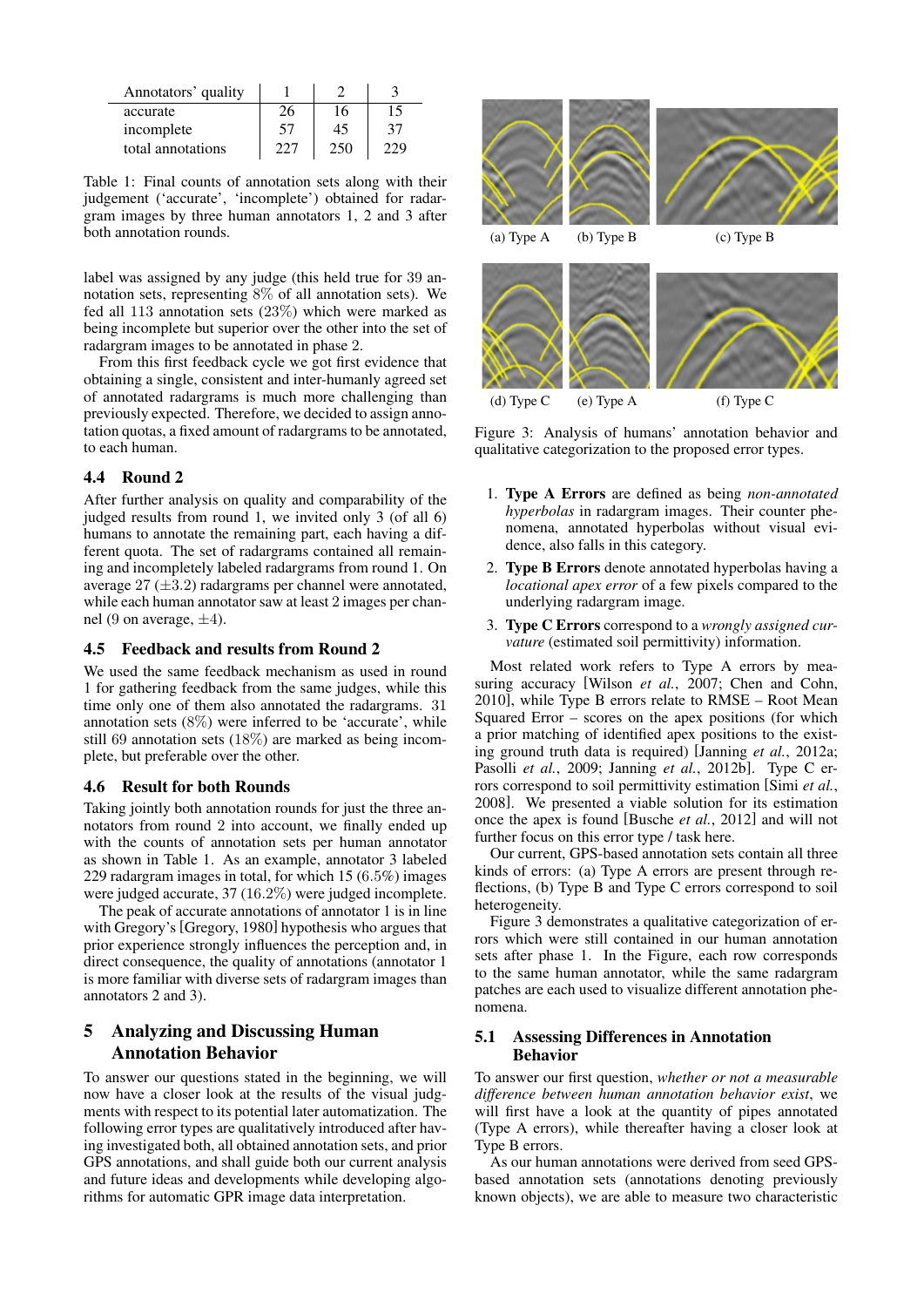

Figure 4: Inter human analysis of annotation behavior: The absolute differences exceed 12 hyperbolas (not shown here), resulting in diverging model performances at a later stage.

| <b>Visibility Loss</b> | PF. | Stoneware | Steel |
|------------------------|-----|-----------|-------|
| Round 1                | 83% | 41%       | 57%   |
| Round 2                | 72% | 36%       | 50%   |

Table 2: Percentage of pipe (type) annotations which are still present after the individual annotation rounds in the manual annotation sets (humans were able to identify visual evidence for this pipe type).

quantities for a given radargram, if two annotation sets are present: (a) For previously *existing* annotations, calculating the difference between the amount of removed pipes in the both annotation sets (by two different human annotators) indicates how well the final annotation sets match the data / the visual presence of reflection phenomenas. As an example, if both humans agreed on removing *the same* 5 annotations (denoting the same pipe annotations) from their annotation sets, the absolute difference of both annotation set sizes is 0. One can deduce that they both agreed on the fact that for 5 pipes, no visual evidence exists, whereas for all other pipe annotations, a corresponding visual evidence existed in the radargram. (b) For previously *unknown* hyperbolic shapes that have been *added* to the annotation sets, e.g., to mark reflections, measuring their absolute difference gives insights in whether or not these are identifiable by humans (distinguishable for background clutter). Take, as another example, a pair of annotation sets whose additional hyperbola annotations differ by 3: Then, one annotator was able to identify 3 more hyperbolic shapes on the radargram image.

Figure 4 visualizes the counts of differences between the size of two annotations sets for the same radargram image. Therein, *Pipe Annotation* denotes case (a) from above, and *Reflection Annotation* denotes case (b). We deduce from the high counts for low absolute differences in the *pipe reflections* case that *direct* pipe reflections are quite noticeable for humans. Contrary, the rather high counts for larger differences for *Reflection Annotations* (cf. Figure 3 (a) and (d)) indicate that the annotation of reflections is either more likely subject to personal taste, or is subject to ambiguity (e.g., the contrast is too low for humans to reliably distinguish them from the background).

As we have now identified a general difference depending on the type of annotation, a closer look at the fraction of remaining annotations per pipe type (the amount / kind of annotations *not* being removed) reveals certain notable characteristics, as shown in Table 2.

As can be seen, e.g., only 41% of the stoneware annotations being present in the GPS-based annotation sets were

|              | GPS vs.<br>human | human vs.<br>human | round         |
|--------------|------------------|--------------------|---------------|
| PE.          | $18.3 \pm 11.1$  | $8.2 \pm 11.0$     |               |
|              | $18.7 \pm 13.7$  | $7.3 \pm 8.8$      | $\mathcal{D}$ |
| Stone-       | $21.6 \pm 16.6$  | $6.6 \pm 4.9$      |               |
| ware         | $20.5 \pm 19.0$  | $7.3 \pm 6.4$      |               |
| <b>Steel</b> | $23.2 \pm 15.7$  | $9.7 \pm 14.6$     |               |
|              | $22.7 \pm 13.8$  | $12.2 \pm 16.8$    |               |

Table 3: Averaged locational distances between pipe annotations in different annotation sets. Clearly visible is an inter-human agreement that pipes are not located at the GPS positions (distances to GPS are large), but at other locations (inter-human distances are small)

still existing after the first annotation round. Since humans were asked to retain only visible annotations, one may either deduce that (a) identifying these types is more challenging, (b) the current preprocessing techniques are not optimal for those pipe types, or (c) their absolute depth and filling or surrounding material causes masking effects, which are, compared with Figure 4, rather consistent for the individual pipe types.

For sure, some of these differences are also influenced by experience and familiarity of the human annotators while working on GPR data. Before answering the second question, we are having a closer look at the individual locational differences when manually adjusting the apex positions for two cases (shown in Table 3): (a) The *GPS vs. human* comparison computes for all humanly created annotation sets for all annotations therein the RMSE / euclidean distance against the apex positions from the ground truth derived from the GPS measurements. (b) The *human vs. human* comparison computes RMSE differences on retained pipe annotations to compare how the individual manipulation of hyperbola apexes matches between humans. In other words, for both cases, we compare the distances of hyperbola apexes (type B errors) by assuming that lower distances correspond to more accurate annotation qualities, as annotations more closely match visual phenomena. This already gives first insights in inter-human agreements, that is, how close individual apex positions in two annotation sets created by humans for the same radargram are.

Even though these numbers are biased against the smaller quantity of pairs of annotation sets contained in the *human vs. human* comparison, a clear trend towards more consistent and accurate apex estimations for the interhuman comparison case is visible.

#### 5.2 Gaining Inter-Human Agreed Annotation Sets

To answer our second question, *whether it is possible to get an inter-humanly agreed annotation set for complex engineering data*, we may both refer to table 3, indicating that there is a rather low average pixel-distance between human annotation sets, and present an indicative result when comparing the rankings of judges on their own annotation sets, that is, having a look at whether a judge favourizes his own annotation set over an annotation set of another human annotator.

Even tough we have only limited data (there are just three cases (2 annotators have also been judges in phase 1, whereas only 1 annotator was a judge in phase 2), we may take the following results as an indication: Ones own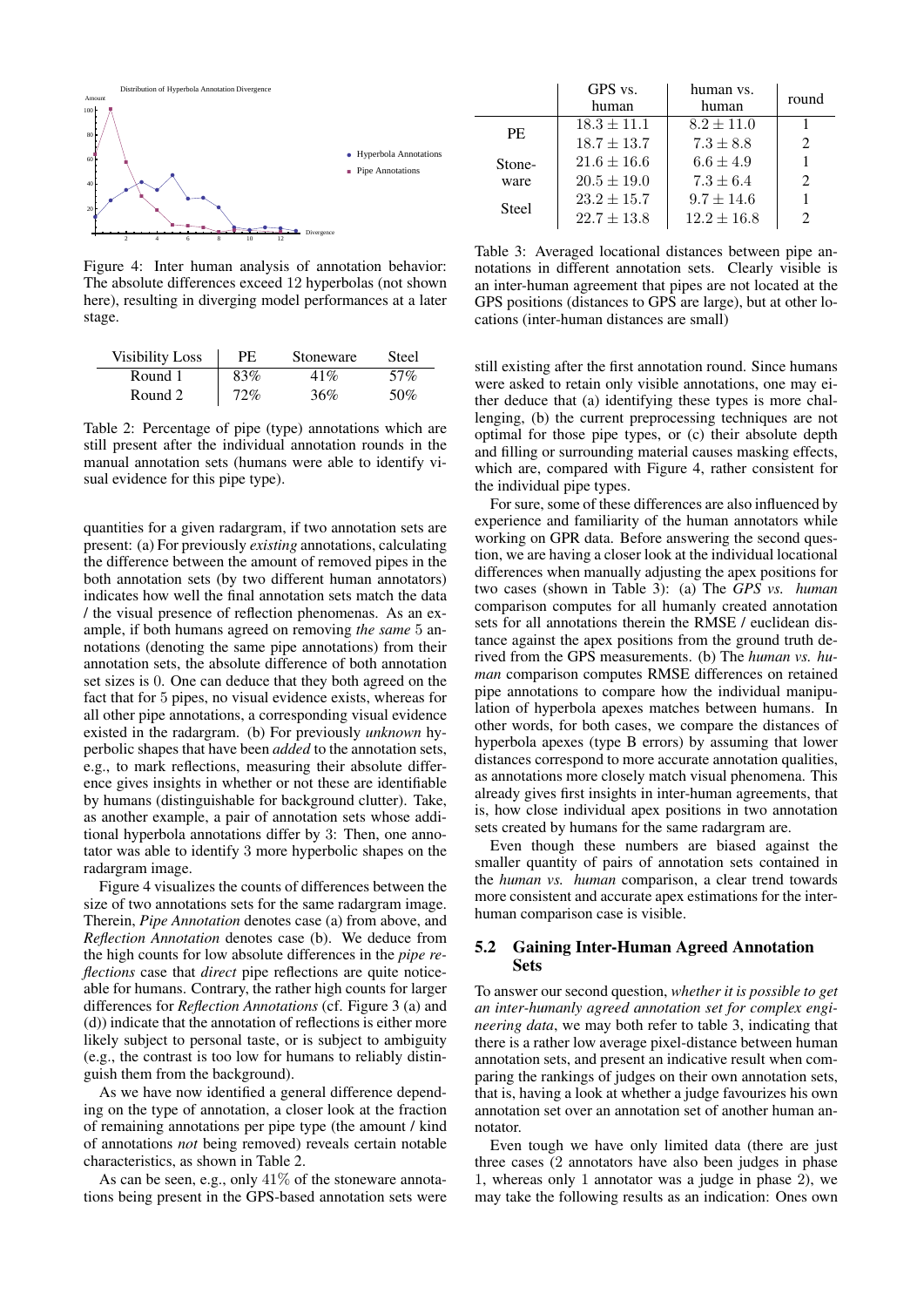annotations in round 1 were preferred by the first annotator in 77*/*96 (80%), the other in 46*/*66 (70%) of all cases. Less indicative is round 2, for which 16*/*28 (57%) annotations were preferred.

Even though we are able to derive that humans tend to favourize their own annotation sets, relating these to the appropriateness or suitability of the annotation sets to the *hyperbola identification task* is not easily possible: As we have seen above, a rather high deletion rate of annotations, esp. for certain pipe types, could be observed, even though it was well known to all participants that those pipes actually exist. The only valid conclusion which may be drawn here is that ones own *interpretation* on how to solve the pipe annotation task differs in a constant way between humans.

# 6 Impact of the Labeling Accuracy for Machine Learning Algorithms

We evaluated the quality of our annotation sets by performing a simple classification experiment using a state of the art classifier for patch-based classification, namely a Convolutional Neural Network as implemented in the eblearn library [Sermanet *et al.*, 2009]. The network structure is the well-known Lenet-5 network. We note that we are not primarily seeking for an optimal classification result, but aim at validating the suitability of the annotation sets, that is, whether the annotated apex locations obey an underlying structure in the radargram image which is easy to generalize.

Using the set of radargram images for which we obtained 'accurate' annotations, we created a dataset and splitted it in a leave-one-out fashion per individual radargram image. One radargram image was used for validating the classifier, whereas performance scores are reported on a test radargram image.

We used a grid search to determine an optimal hyperparameter combination for patches of size 32*×*32 as follows: The set of learning rates was set to  $\{5, 1, 0.1, 0.5, 0.05\}$ . 10*−*<sup>3</sup> , while different *l*1 and *l*2 regularizations, each being set to *{*0*,* 10*−*<sup>2</sup> *,* 10*−*<sup>3</sup> *,* 10*−*<sup>4</sup>*}*, were tested as well. Positive training instances were created by using all patches being centered at annotated hyperbola apex positions, as well as using their neighbourhood, given that the amount of neighboring pixels in those patches were overlapping by 95%. Patches with an overlap between 95% and 30% were discarded to not introduce class boundary ambiguities. Negative training instances were randomly sampled from the remainder of the radargram image at a 2% rate, resulting in a class imbalance of approx.  $1: 7$ , that is, seven times as much negative training instances than positive training instances, resulting in a baseline accuracy for a constant classifier being about 87*.*5%.

Table 4 shows the performance assessments for two dataset variants for two techniques to derive an optimal model given the performance scores on the validation set. The patches used to create the dataset may either be normalized, resulting in a pixel contrast range per individual patch over the whole greyscale from [0*,* 255], or not normalized, for which the raw patches as present in a preprocessed radargram images are used. The algorithm as implemented in eblearn is trained by minimizing an 'energy' value. We determine a model to be used for evaluating its performance on the test set on both, the minimal energy value on the validation set (Accuracy (energy)), as well as

on the maximal accuracy score on the validation set (Accuracy (correct)). Performance scores in Table 4 are both showing accuracy scores for comparability.

Our main aim is to compare the lift of the accurate annotations over those ones obtained from the GPS measurements. What can be seen is that for all four combinations, when combining both dataset variants with both performance assessment scores, our manual annotations increase the classifier performance. We conclude that our manually obtained annotation sets more closely match characteristic patterns within the radargram images, compared to those ones as obtained by the GPS measurement.

### 7 Conclusion and Future Work

This paper presented our methodology in annotating 700 GPR images, representing one example for the annotation task of complex engineering sensor data. Based upon the initial finding that the derivation of an accurate ground truth from a priori measured (GPS-) data is impossible for our current task at hand, we successfully showed that humans are able to improve the overall annotation quality. Anyhow, due to the still large fraction of 'inaccurately' annotated radargram images, we need to note that this overall process is costly, so that the question on the generalizability of this approach to other domains arises.

For our specific use case, we are now able to define certain subsets of the data, representing different 'agreement levels' between humans, that is, proportions of annotation sets for which a majority of the jugdes agree on their quality, as follows:

- 1. Validation Dataset: 57 'accurate' radargram images being well balanced between 3 human annotators compose a small dataset for which inter-human agreement exists on a high-quality annotation
- 2. Scale-Up Dataset: 139 incomplete, but not wrongly, annotated radargram images allow us to simulate automated analysis in semi-observed scenarios for evaluating performances under presence of noisy and partially ambiguous annotations.
- 3. Inter- / Intra-Human Consistency checks: For either set, models can be tested on their ability to generalize over either human annotators, or radargram images, in a controlled environment.

Besides of having an accurately labeled GPR data corpus, we showed that the annotated proportions within the underlying radargram images are more easily to generalize compared to the annotations derived from the GPS data. For reaching our goal of deriving supply maps, we are now able to proceed with improving state of the art Machine Learning Models for the detection of patches containing hyperbolic structures.

For similar use cases (in other application domains), the two main outcomes of this study are as follows: (a) Annotation quality improves at the cost of introducing inter-human disagreements to the annotations, and (b) Multiple evaluation metrices are desired to assess model performance. Though the quality and thus the suitability increases in general, the 'human factor' introduces ambiguities in the ground truth data. These need to be taken into account by designing and using evaluation measures which consider these aspects, e.g., by using an accuracy score that considers a locational displacement of a few pixels still as being correct.